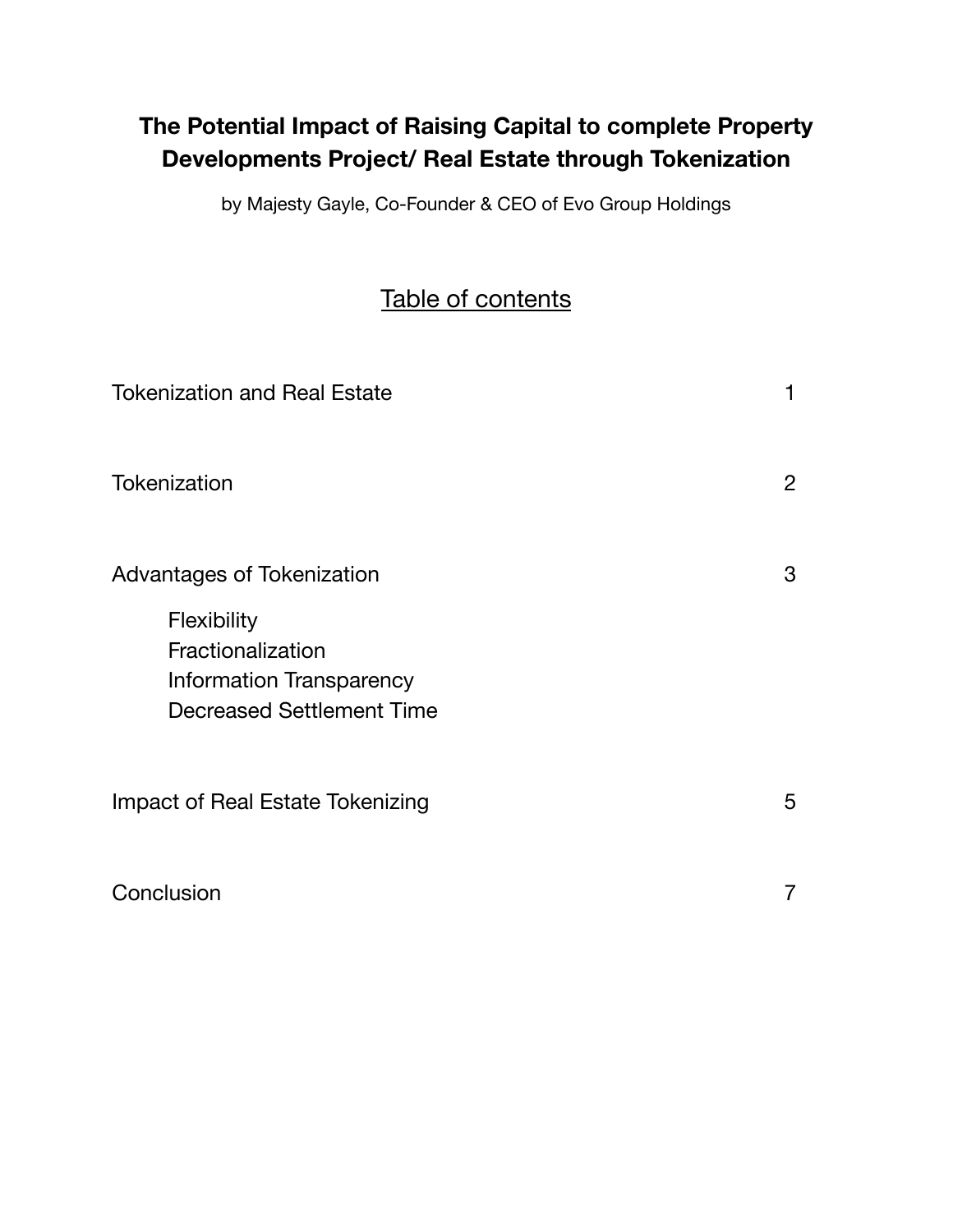**Tokenization:** the process of creating a virtual token that would represent ownership of a type of real estate asset (Vanessa Jane, Blockchain App Factory)

## **Tokenization and Real Estate**

FinTech innovation is meant to bring more significant efficiency, higher security, and lower costs to the financial industry, among which tokenization messengers are revolutionizing real estate products for a new digital world.

Tokenization is a fast-growing concept in the financial industry which enables investment in the form of digital tokens backed by real world securities or assets. For the purposes of this paper, "tokenization" will be utilized as an overall depiction of the most common way of moving conventional non-advanced protections to a mechanical structure utilizing blockchain innovation. "Tokenized securities" will be used to describe digital investment products with the characteristics and functions of securities. "Security tokens" will be used to describe the form in which tokenized securities are issued to purchasers.

At the center of tokenization is blockchain innovation, a sort of dispersed record that gets indistinguishable information across an organization of approved partners. Rather than a unified data set, there is no weak link for information put away on the blockchain than a suitable data set, and unapproved admittance to or adjustment of data is nearly unimaginable. Utilizing blockchain innovation's solid, unchanging characteristics, tokenization works with advanced fragmentary proprietorship with secure exchange records and quick settlement processes.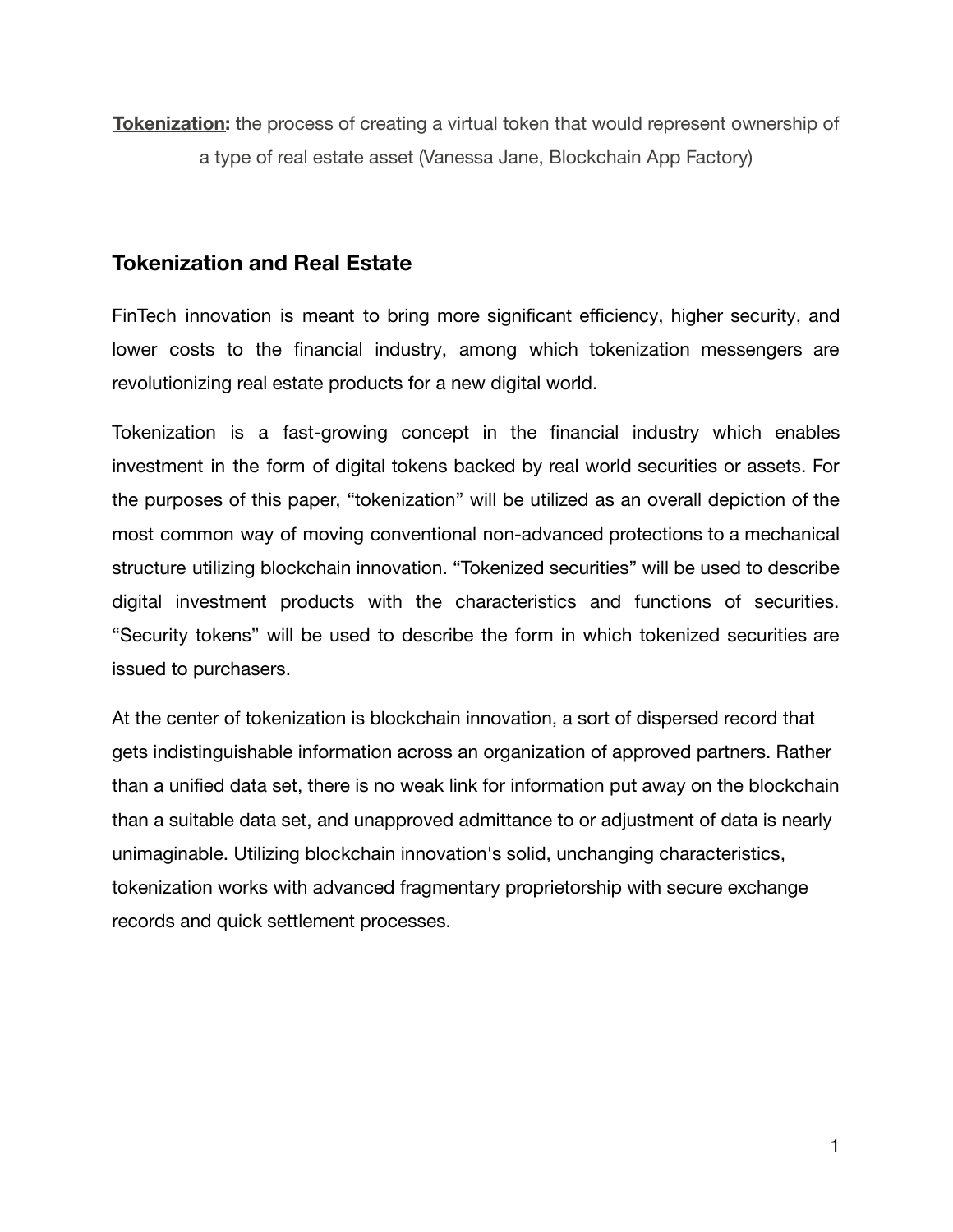## **Tokenization**

Tokenization is the most common way of trading sensitive information for nonsensitive data called "tokens" that can be utilized in a data set or inner framework bringing it into scope.

Albeit the tokens are disconnected qualities, they hold specific components of the first information—ordinarily length or format —so they can be utilized for continuous business activities. The first sensitive data is then securely stored outside of the association's internal systems.

In contrast to encrypted data, tokenized information is undecipherable and irreversible. This differentiation is especially significant: Because there is no numerical connection between the token and its unique number, tokens can't be called back to their unique structure without the presence of extra, independently stored data. Therefore, a break of a tokenized environment won't present a security threat to the original sensitive data.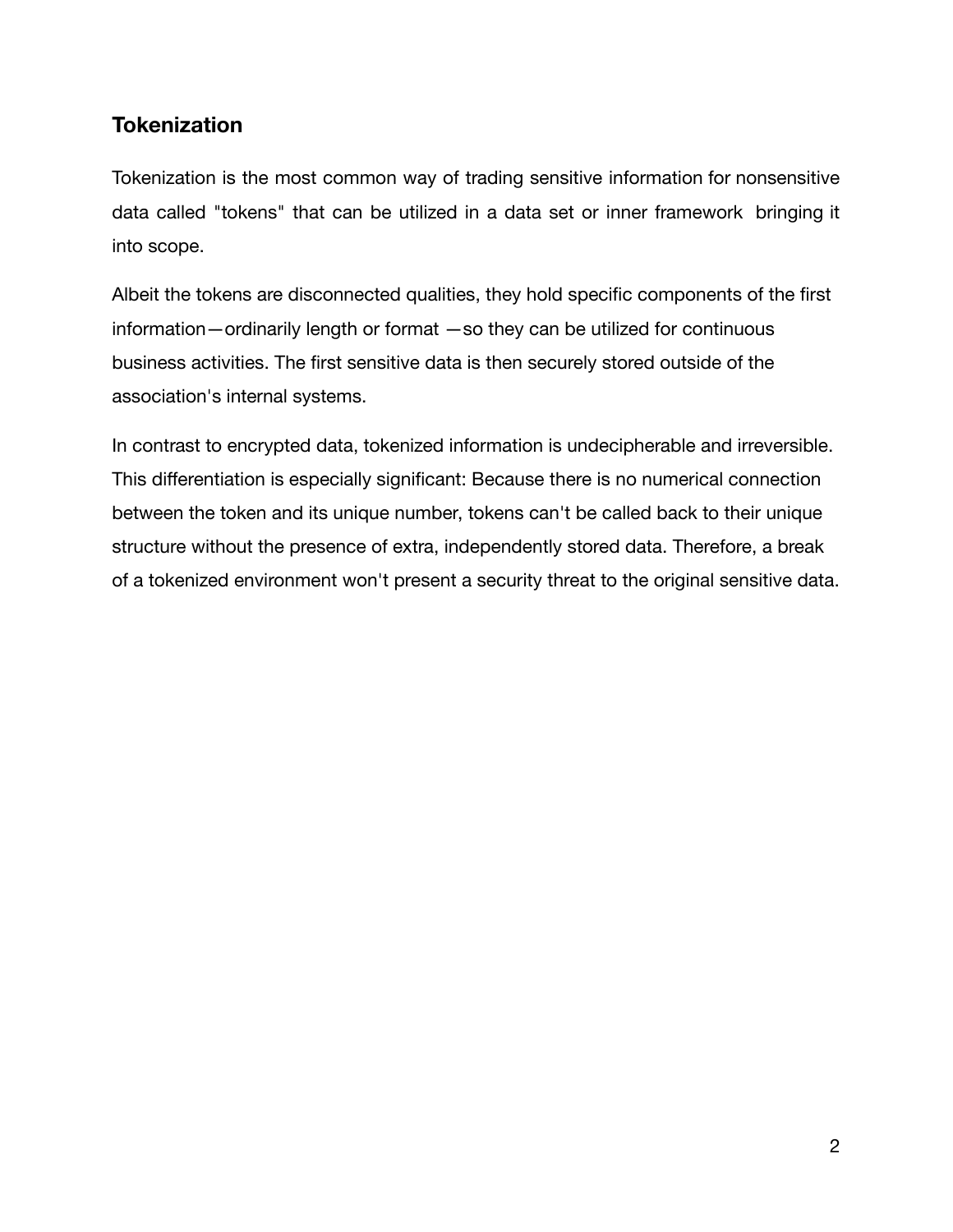## **Advantages of Tokenization**

#### **Flexibility**

The above elements enable flexibility in investment fractionalization enables flexible portfolio construction and diversification; operational efficiency and reduced settlement times which allow faster transfer of investment interests; and data transparency brings updated information for investment analysis

#### **Fractionalization**

For assets that traditionally have large upfront capital requirements, tokenization lowers the barriers to entry for investment by enabling interests in the asset to be more readily divided across a wider pool of contributors, democratizing access to the asset. Fractional ownership is securely managed by a digital register of members (ROM) on blockchain. New financial products could be distributed to a wider pool of investors at a lower per unit cost, with a fee structure inclusive of an access premium for the previously inaccessible investment opportunity.

#### **Information Transparency**

Blockchain as a distributed ledger technology is known for its immutability and resistance to cyber-attacks, as data is distributed across a network of participating nodes as opposed to a single centralized database. While transaction information is made trackable and visible on blockchain, data anonymity of blockchain transactions are preserved by cryptographic hashes.

#### **Functional proficiency**

Smart contracts are programmable actions on the blockchain that facilitate the automation of processes such as compliance checks, investor whitelisting, and post-issuance matters including dividend distribution. Smart contracts also enable the programming of tokens with unique qualities, such that characteristics of each share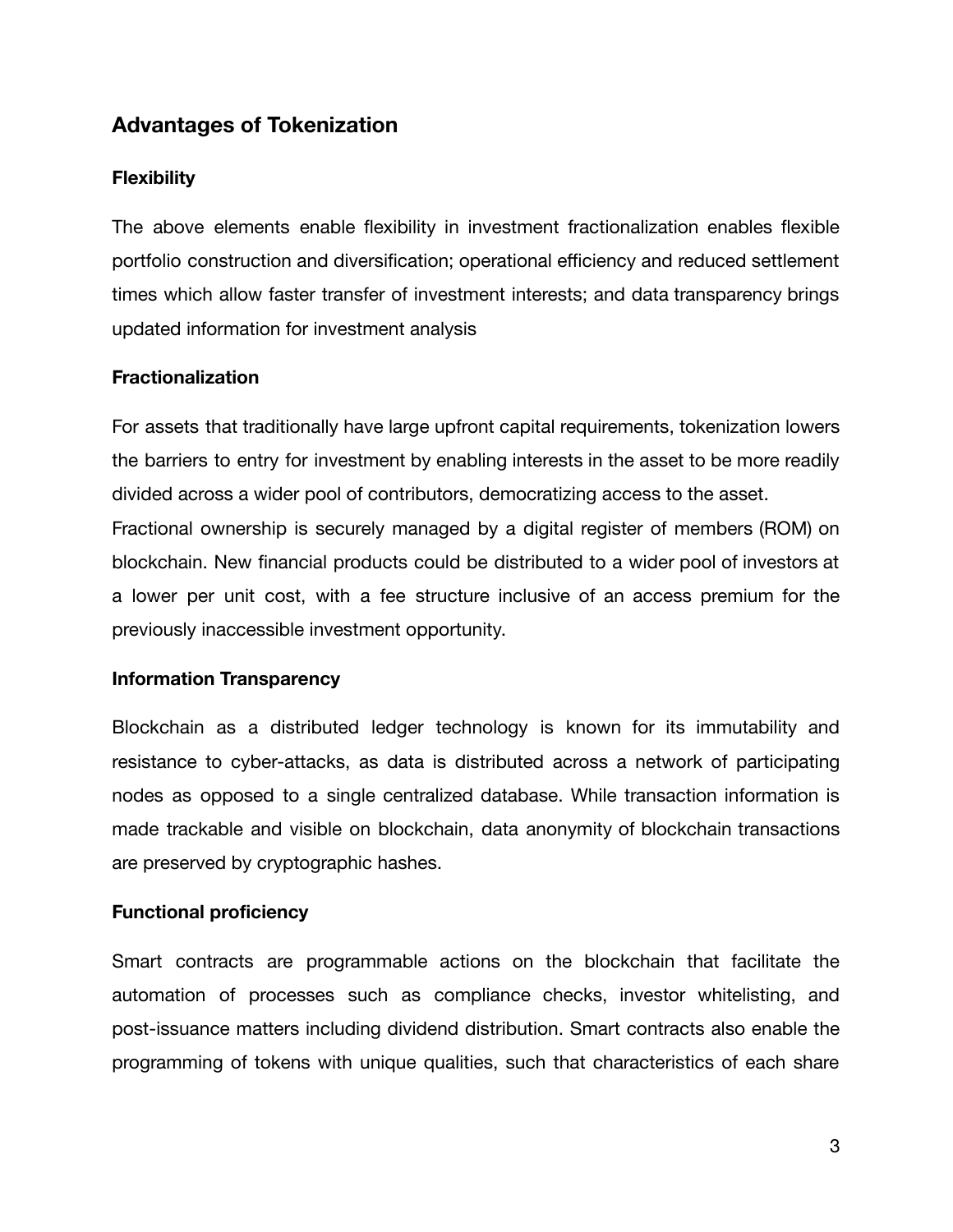class and customizable fee structures could be created for tokenized assets at a relatively low operational cost.

#### **Decreased Settlement Time**

Transactions in tokenized products can be settled almost instantly, unlike the days or weeks that it can sometimes take to settle traditional finance transactions.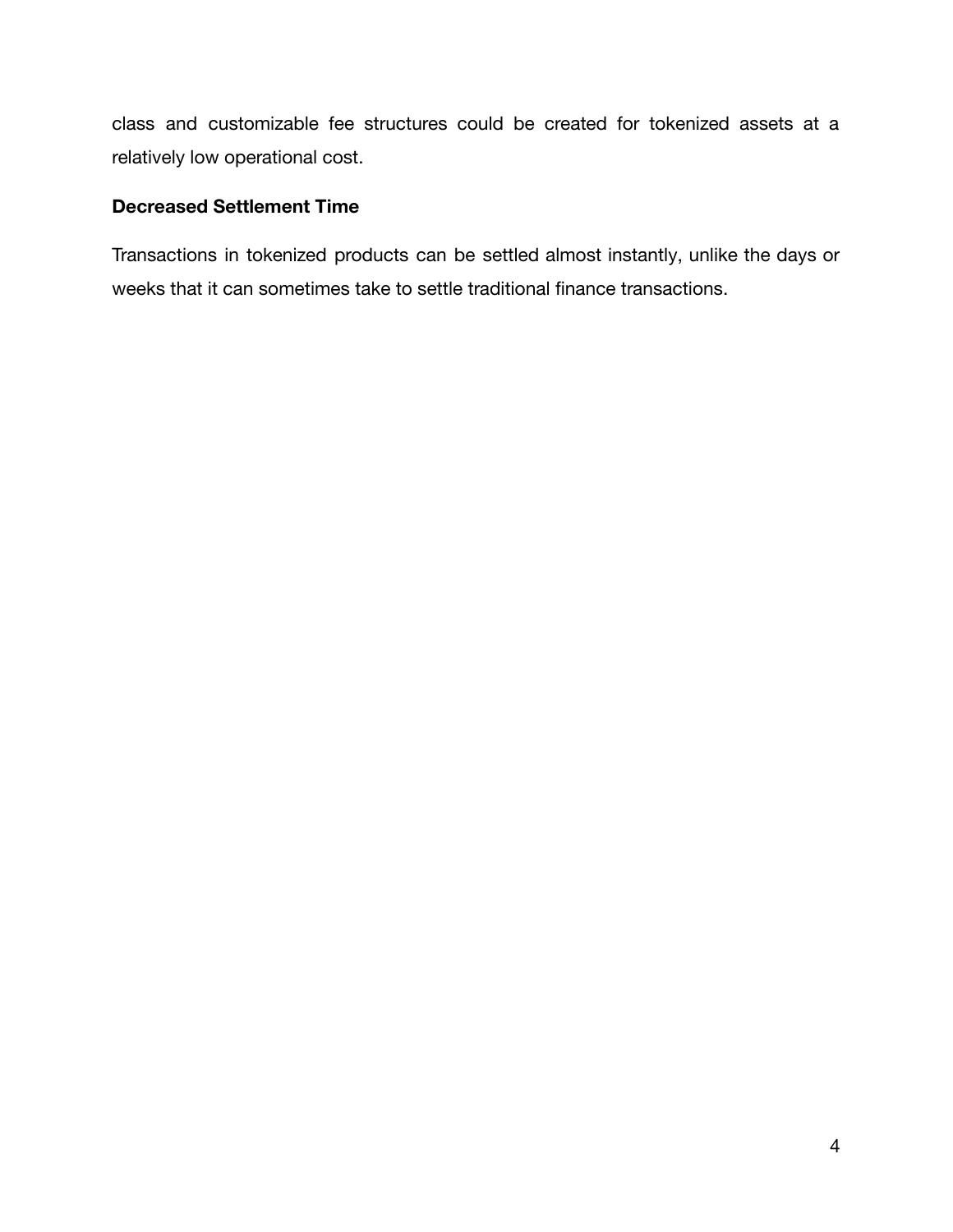### **Impact of Real Estate Tokenizing**

Real estate tokenizing offers several advantages and opportunities, for the most part through fractionalization of properties. However, as the real estate market has been framed by and is overwhelmed by enormous players, the actual demand for fractionalization is low in practice.

A low demand in a conservative market creates challenges for real estate tokenizing, which relies on the conversion to blockchain innovation.

Especially when establishments and other enormous players might lose the mystery and huge scope of benefits because of a more transparent market.

One of the problems is the scalability problem, a limited capability of the blockchain network to handle large amounts of transaction data on its platform in a short span of time. As the use of real estate tokenizing and blockchain technology in general increases, the efficiency risk will decrease.

Another problem is the management of the property, partly caused by the fact that the deed is not transferred.

One solution to the management issue is to assign the property to an organization, a real estate firm. However, then investors invest in a property company, like in the first quadrant of the four quadrants of real estate capital markets, rather than in a property. In addition, this requires a minimum volume of properties in order to be profitable.

Another solution is third-party issuer, who issues real estate tokens and manages the tokenized properties. However, this creates limitations and dependency on the third-party issuer, which is a paradox since one of the main ideas with real estate tokenizing is to outsource third parties. Another paradox is the liquidity difficulties. While real estate tokenizing aims to solve liquidity issues, low liquidity increases the value of tokens according to token valuation theory.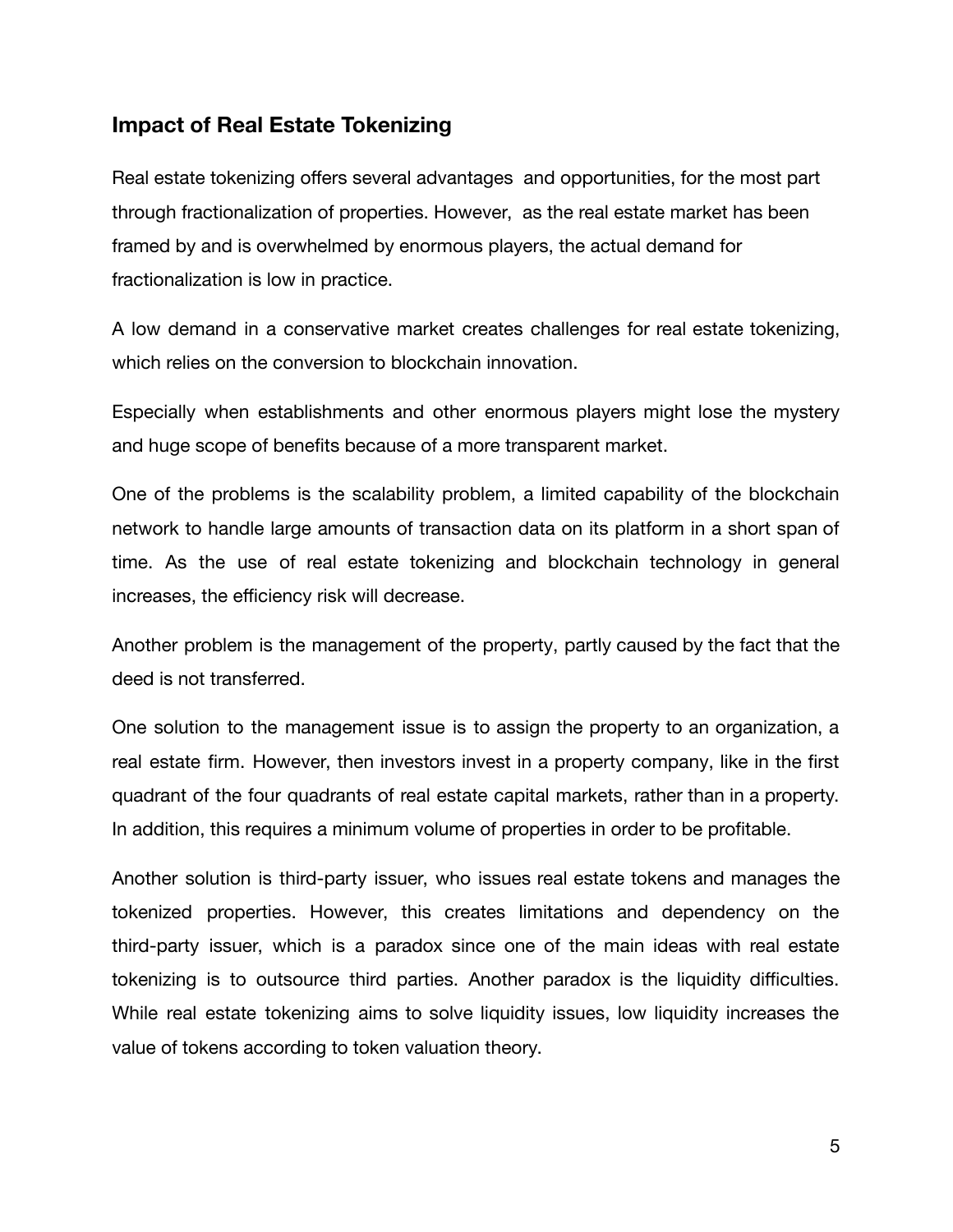The fact that the deed is not transferred also creates other problems, for example in debt financing. When investing in real estate tokens, the investors buy equities in an unlevered special purpose vehicle that represents the property. The special purpose vehicle is the actual tokenized asset. However, as the deed does not follow the investor, there is no security for the debt financier. As such, there is a financing risk which is one of the most crucial factors in real estate investments. Furthermore, there is a risk for fraud as investors need to verify that the tokenized special purpose vehicle actually holds the property. Accordingly, data still needs to be verified manually, reducing automatization benefits from asset management.

Another problem is the legal classification of real estate tokens. It is discussed whether a real estate token is a digital representation of a property or a financial derivative of a property. For example, the empirical characteristics in this study indicate that the real estate token indexes are more similar to the S&P 500 than to the housing index.

Consequently, tokens may qualify as a financial product, requiring more extensive frameworks and regulations, reducing the benefits against the traditional equity market.

Furthermore, it is relevant to ask whether the real estate industry and the public desire a liquid and volatile real estate market with uncertain trading to NAV. Accordingly, real estate tokens entail a single-asset vehicle risk for non-professional investors